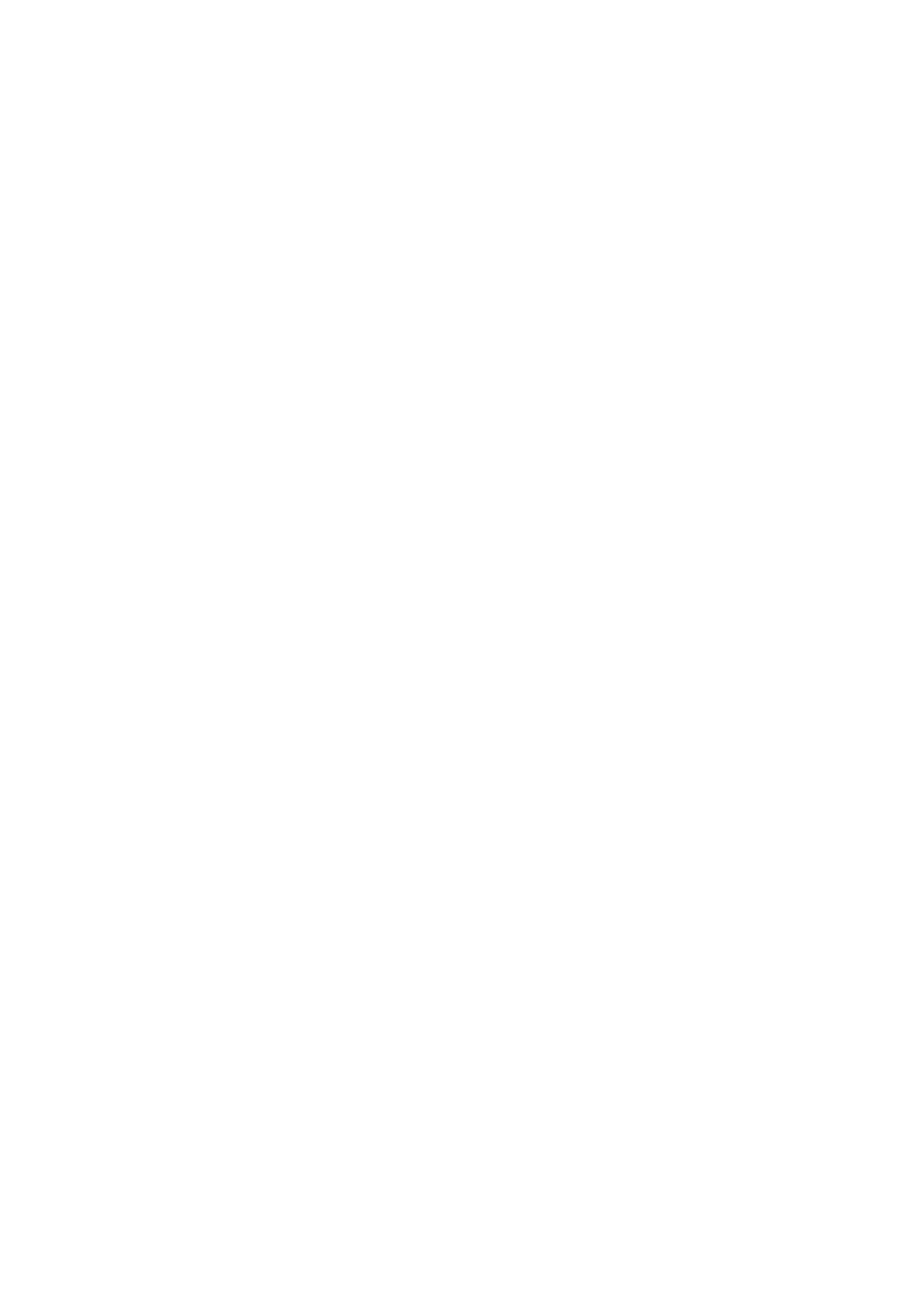

Before carrying out any installation or maintenance of the INNOWATER RX, disconnect it from the mains power supply.

This appliance is not intended for use by persons (including children) that lack experience and knowledge, unless they have been given supervision or instruction concerning use of the appliance by a responsible person.

The installation of this device should be carried out by a qualified person.

The device should be located in the correct pool zone and connected to supply via a power outlet that is protected by a residual current device (RCD) having a rated residual operating current not exceeding 30mA.

The power outlet should have a degree of protection suitable for the pool zone Ensure that equipotential bonding of all parts of the pool installation is carried out.

During the installation phase, check that the voltage of the power supply corresponds with the voltage indicated on the side of the appliance

Innowater Tratamientos Integrales del Agua S.L. will not be held liable for the use of this device with inappropriate products.

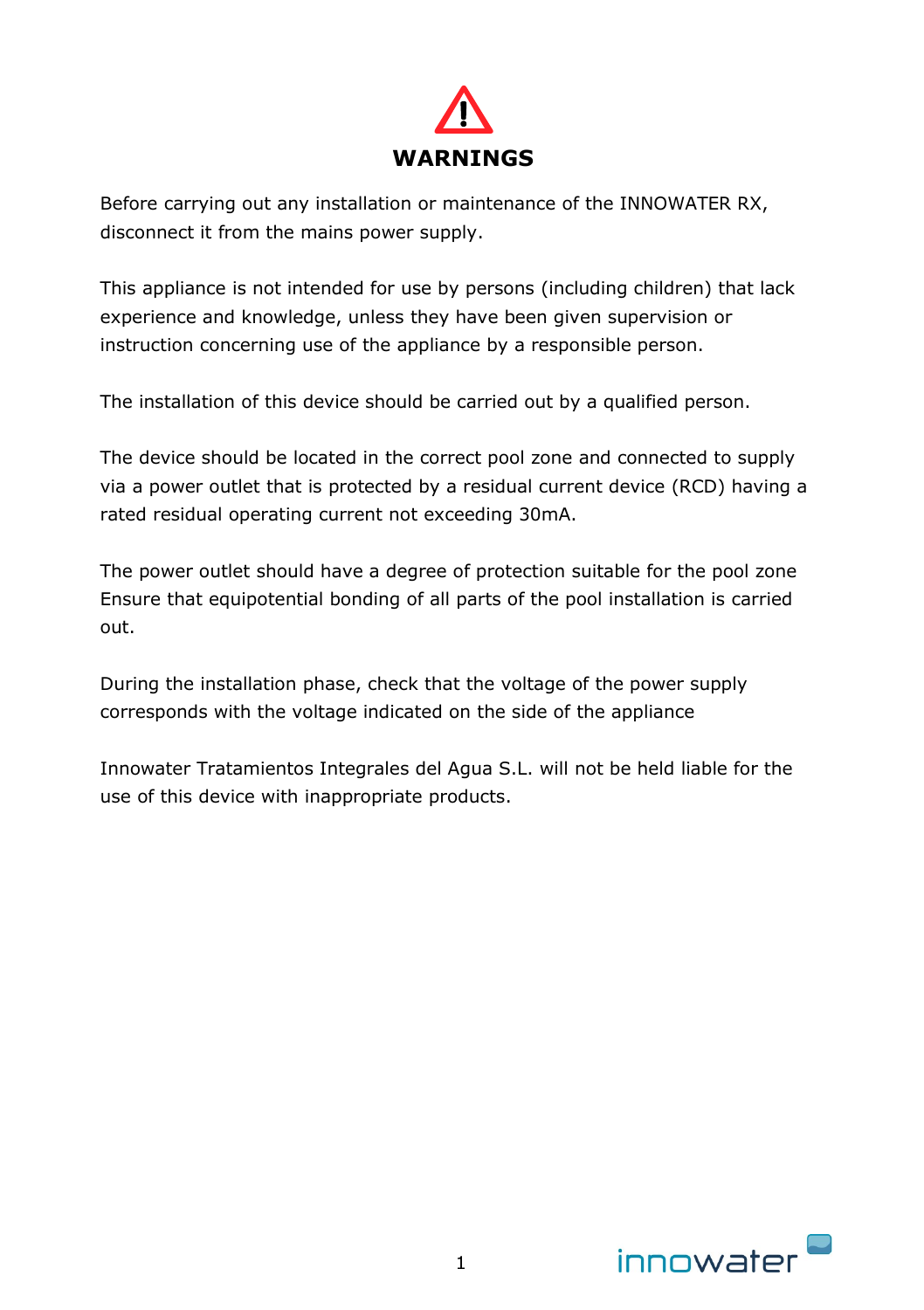# Page

| 4.2. ON/OFF mode (with chlorinator) 8 |  |
|---------------------------------------|--|
|                                       |  |
|                                       |  |
|                                       |  |
|                                       |  |

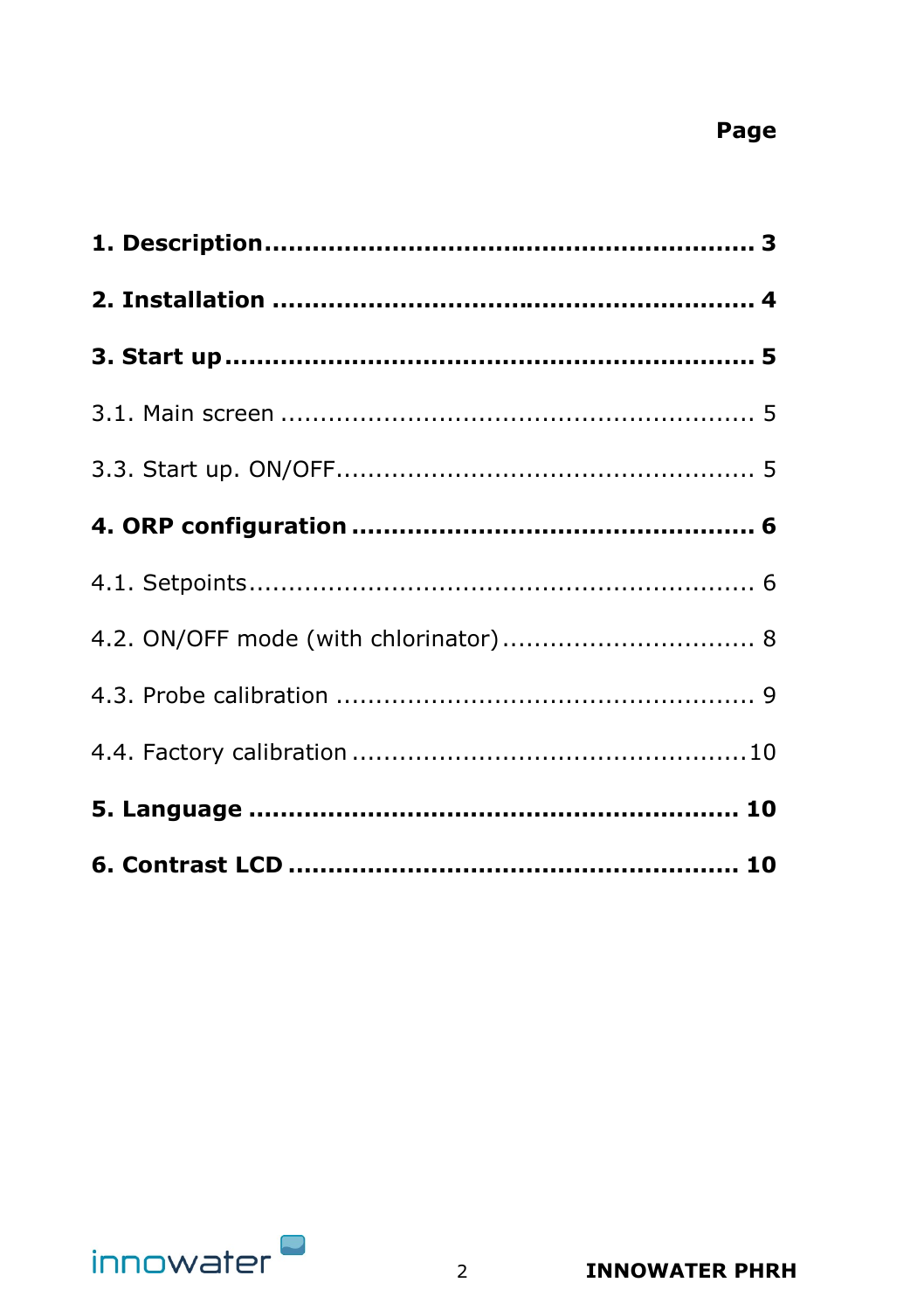## **1. DESCRIPTION**

The Innowater RX allows you to correct the ORP level of your pool. The device monitors the ORP continuously by means of its ORP sensor and then, when needed, sends a signal (dry contact) to activate an oxidant doser/producer device.



- 1. BNC socket for ORP probe
- 2. ORP control cable
- 3. 230 VAC power suply
- 4. Keypad
- 5. LCD display

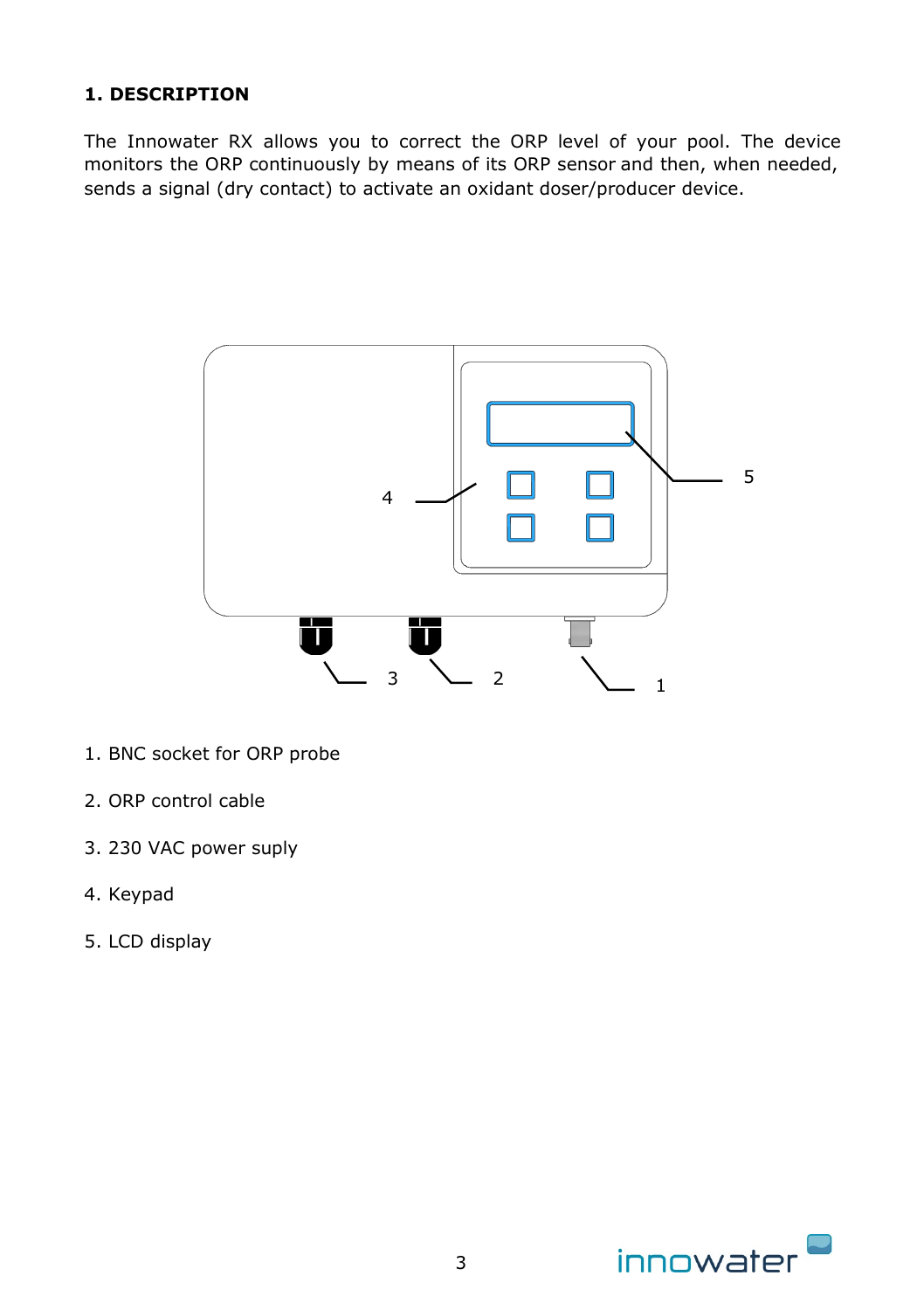### **2. INSTALLATION**

#### **Controller**

Install the device on the wall in easy to access location using the braquet provided. Before attaching the bracket to the equipment, use the bracket to mark in the wall the location of the holes you will need to make for the screws. Choose a location close to the injection point.

#### **ORP probe**

Install the probe after the filter and BEFORE the chlorinator cell and as far as posible from it. Try to choose a point in the circuit that never get empty of water, because the probe deteriorates quickly when dry.

#### **ORP control cable output**

Control cable provides a dry contact to control the device. Depending on the setpoint configured it can generate a proportional PWM duty cycle or an ON/OFF signal.

#### **If the device controls a saltwater chlorinator, setpoint must be configured as an ON/OFF signal.**

Connect the cable to the external control input of the chlorinator or use it to activate a relay or other device.

If you use the cable to switch a voltage, do not exceed the following values :

| Maximum voltage | 230 VAC |
|-----------------|---------|
| Maximum current | 1 A     |

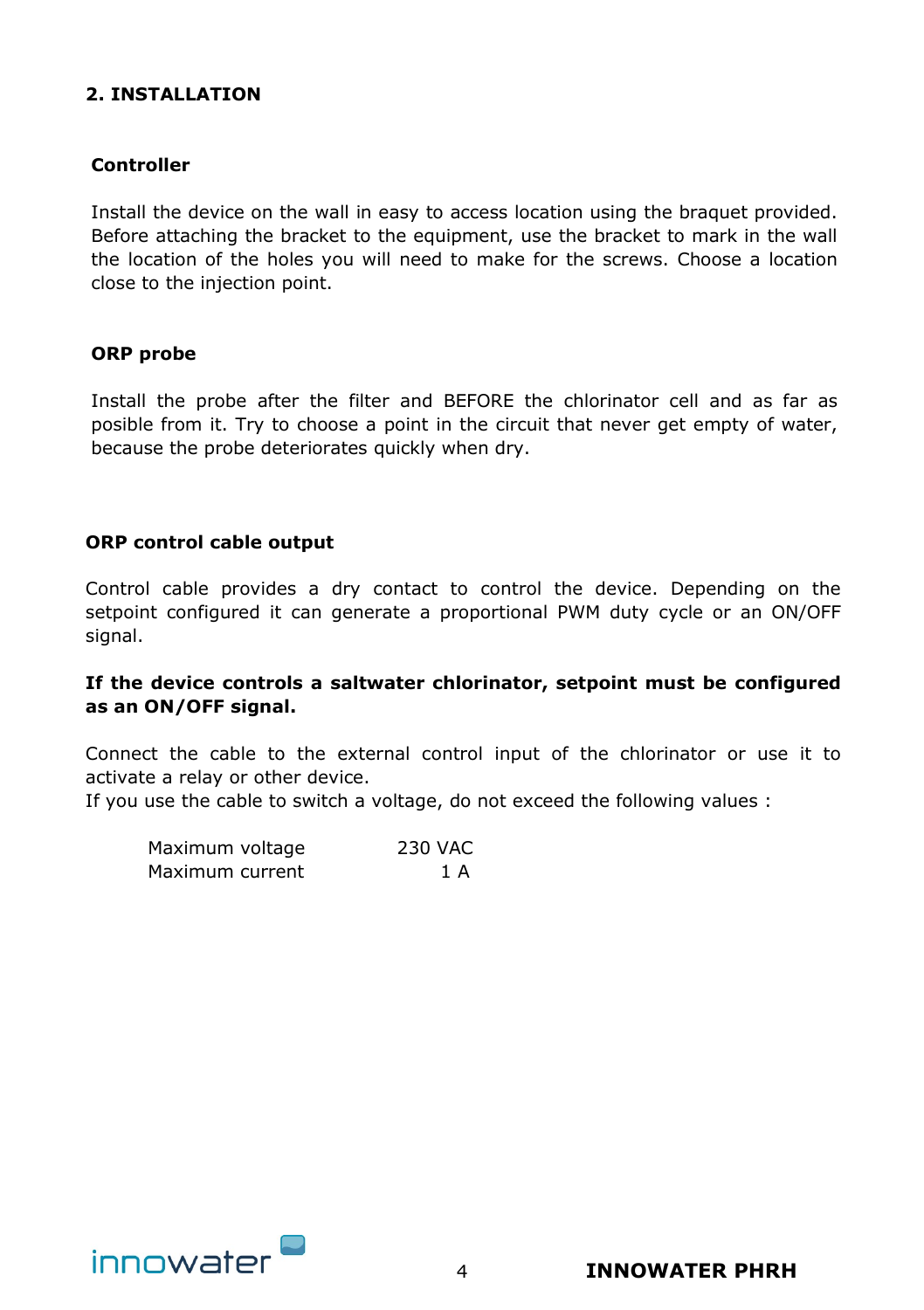## **3. START UP**

## **3.1 Main screen**



Main screen shows the following info:

(1) ORP measure

- (2) ORP dosage percentage, calculated from the setpoints
- (3) ORP output status

## **3.2 Start up— ON/OFF**

To turn on the equipment press **ON/OFF (MENU)** for two seconds. Main screen will appear.

To turn OFF, from the main screen, press **ON/OFF (MENU)** for two seconds.

Press Menu to access to the main menu. Use the arrows to scroll the different functions. Press OK to enter in each sub-menu.

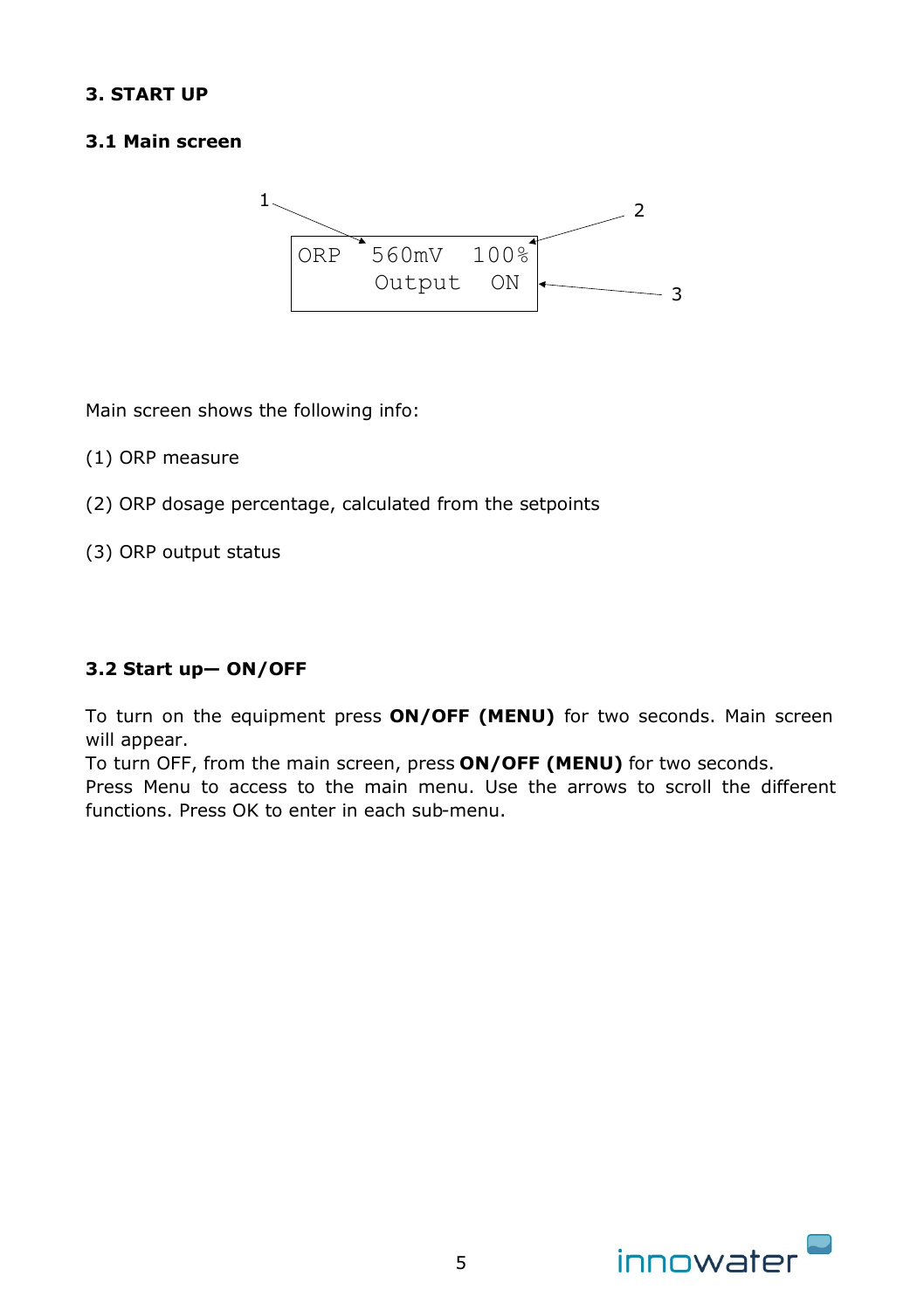#### **4. ORP CONFIGURATION AND CALIBRATION**

#### **ORP control cable output**

The control cable provides a voltage-free contact between its two wires. Depending on the configuration of the setpoints this contact can generate a signal with a variable work cycle (PWM) proportional to the measurement, or an ON/OFF signal. To use this cable to control a Chlorinator, configure the output in ON/OFF mode.

Connect the cable to the external control input of the Chlorinator or connect it to operate with a relay or other device.

If you use the cable to switch a voltage, do not exceed the following values:

Maximum admissible voltage 230 VAC Maximum admissible current 1 A

If percentage, when calculated, is different of 0% or 100%, contact will open and close according to a variable work cycle (PWM) in cycles of 100 seconds. For example, if the calculated dosaje is 40%, contact will remain closed (ON) during first 40 seconds and open (OFF) for the rest 60 seconds.

Current status of this contact is shown permanently on display. When turning on the device, it will wait for the ORP value to stabilize so, altough dosage is at 100%, ORP output will remain OFF for a period of time. Also, the device has an hysteresis to avoid fast changes and rebounds.

#### **4.1 Setpoint**

ORP Config. 1 Setpoints

To enter press OK, it will show the following screen:

|  | A: RH 650mV 80% |  |
|--|-----------------|--|
|  | B: RH 700mV 20% |  |

The calculation of the production is made by setting of two setpoints, A and B, and the % of production that is desired for each of those points.

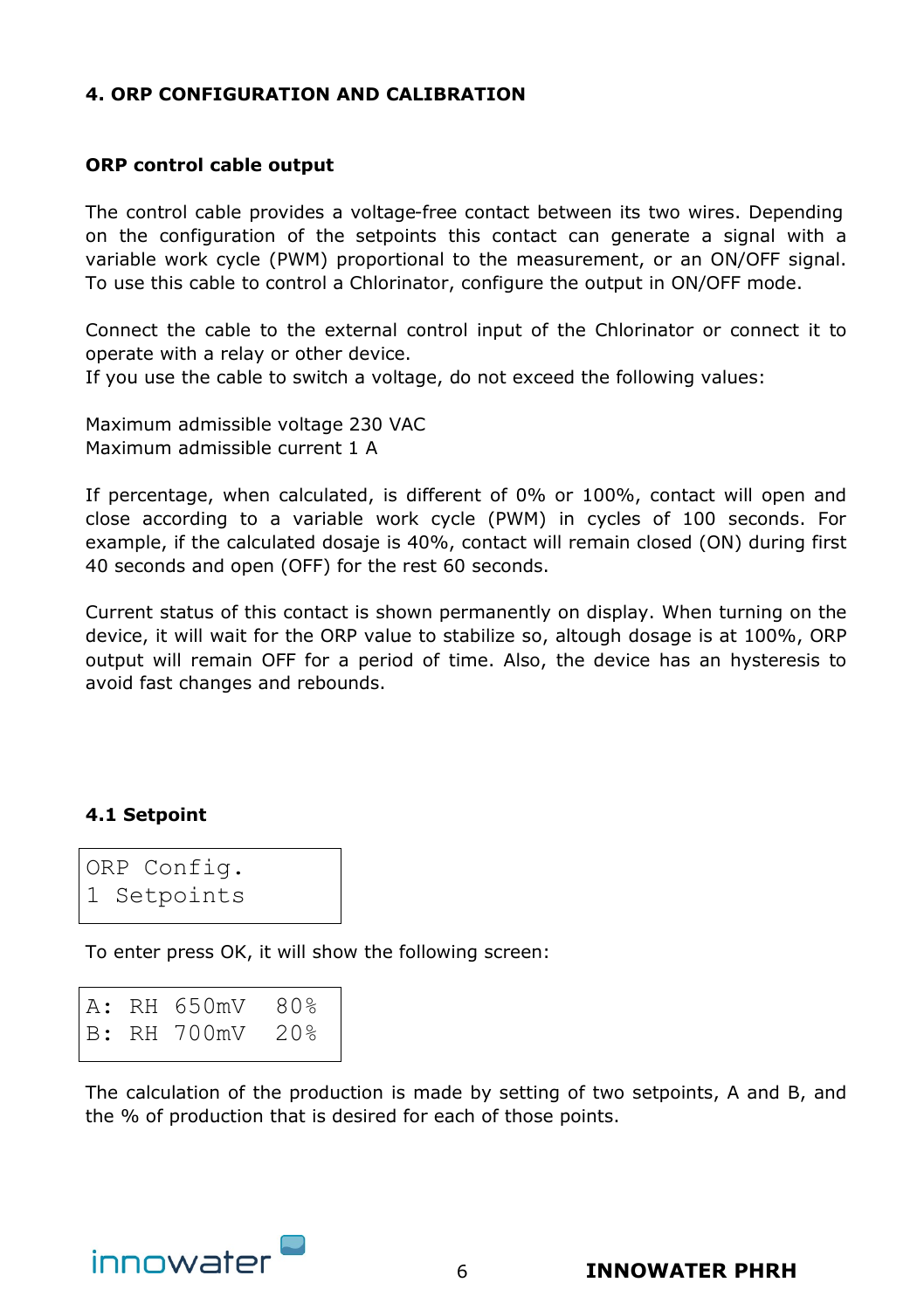

|  | A: RH 650mV 80%<br>B: RH 700mV 20% |  |
|--|------------------------------------|--|

- When the ORP is below the lower set point, the signal will work at its maximum frequency.

- When the ORP is between both points, the chlorinator will send a proportional signal defined by both points. For example, in the case of the figure, if the ORP is at 675 mV the pump will dose at 50%.

- When the ORP is above the upper set point, the equipment will keep the output OFF, at 0%.

You can set both points and choose the percentage of dosage for each of them. To make this, press cursor with the **MENU** key in the parameter you want to modify and scroll with the arrows to change the value.

Press **OK** key to save the data and Exit the sub-menu.

By setting the set points you will be defining at the same time the % of production desired in each of those points, both dependent on the size of your pool. For example, if your pool has a high volume you should establish high production percentages. The response time in the measurement of the ORP of your pool can be considered when establishing the set point B by cutting the signal before reaching the desired ORP value. For example, to obtain an ORP = 750mV and avoid overproduction, set the dosage cut to a somewhat lower value:

#### **B: ORP 730mV 0%**

We recommend to make periodic recalibrations of the ORP electrode.

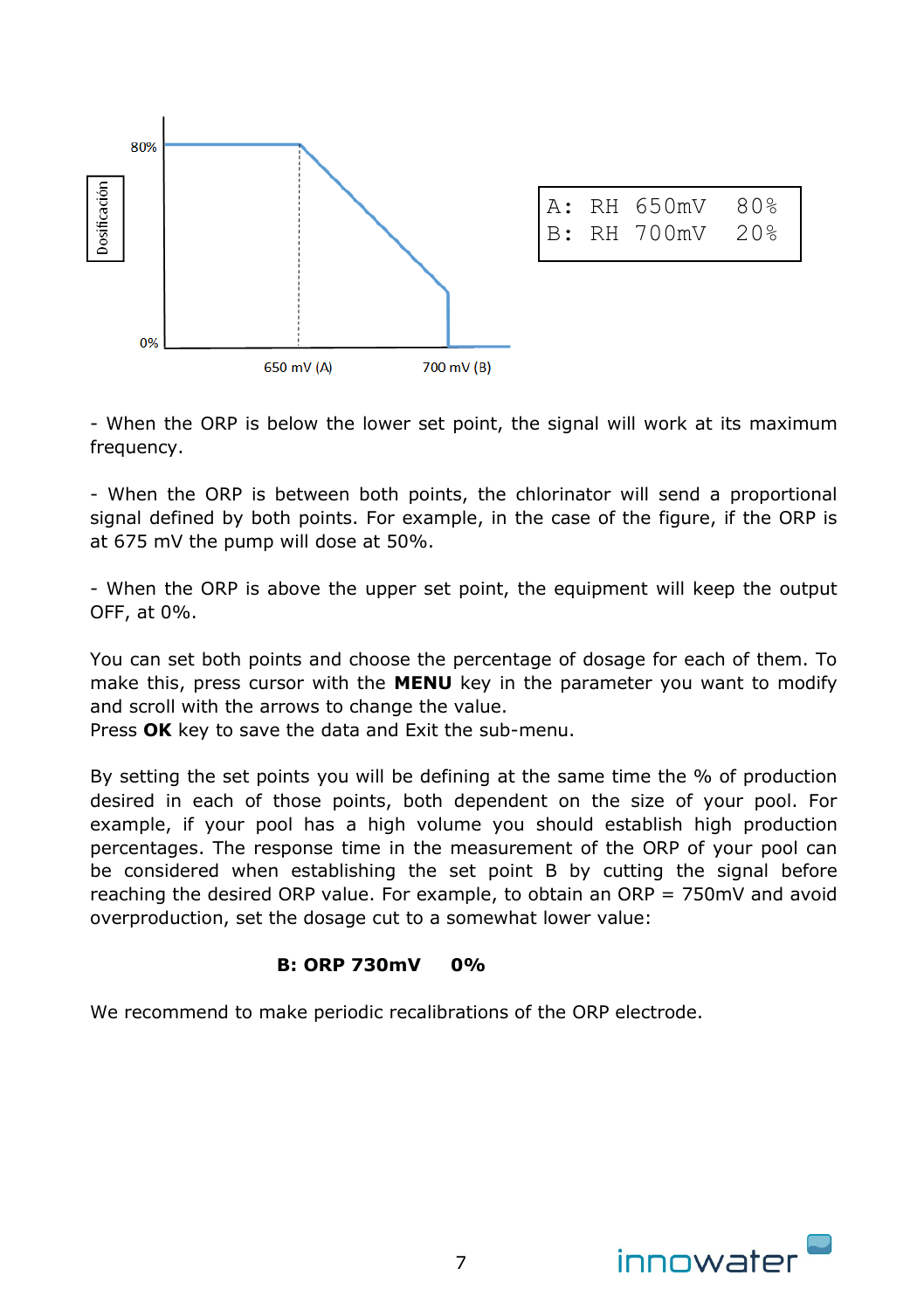## **4.2 "ON/OFF" mode TO WORK WITH A SALT WATER CHLORINATOR**



If you set the same ORP value in both points and dosage in A is 100%, output will behave as a "ON/OFF" signal:

- When ORP is below the value, output will remain ON (closed contact)

- If ORP is above the value, output will remain OFF (open contact)

#### **4.2.1 To work with a domestic INNOWATER salt water chlorinator, you have to set the following parameters in the chlorinator:**

Enter "Control Ext" in the main menu:

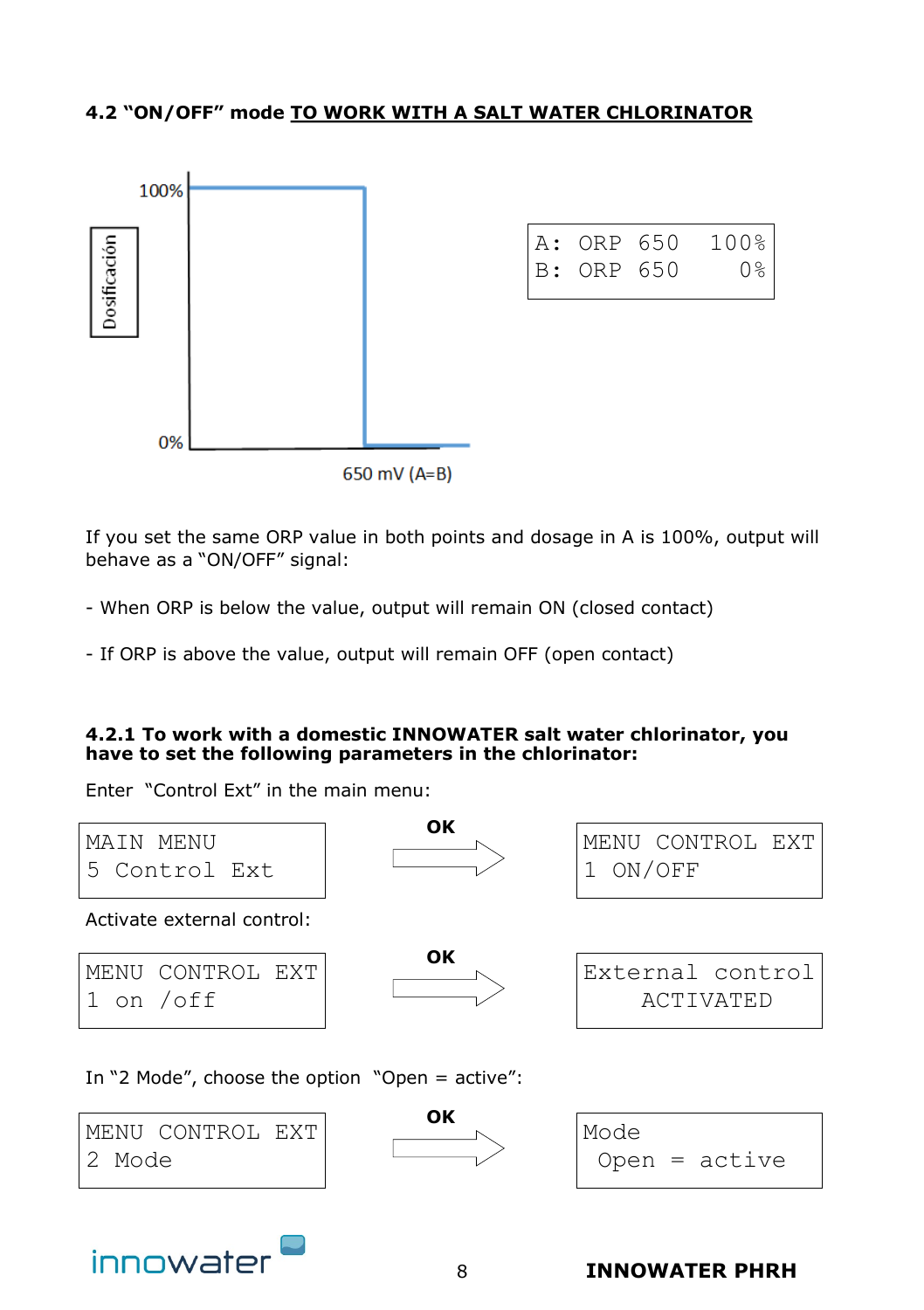In "3 Production", set 0%:



This way, when chlorinator receives the order to produce chlorine, it will do it at the percentage chosen from the main screen. If the order is not to produce, it will remain at 0%.

## **4.3 Probe calibration**

ORP Config. 2 ORP Calib.

The ORP probes require a calibration before their first use and then they need to be calibrated periodically. It is because different probes can have different answers and because the response of the same probe inevitably varies with time.

The calibration consists of measuring the response of the probe introducing it in two buffer solution and recording this response in order to deduct the ORP (RH) of any other solution, in our case, the ORP (RH) of the water in the pool.

The calibration of the probe is carried out using a buffer solution supplied (220mV) and entering the sub-menu **"3 ORP Calib."**.

Enter the sub-menu **3 ORP Calib.** by pressing **OK** key, it will show the following screen:

ORP Calibration Lec: 400mV 220

The value on the left (**Lec:)**: indicates the current ORP (RH) value measured by the probe. The value on the right, indicates the value of the buffer solution (220mV). You can adjust this value using the arrows to adapt it to the temperature and the sample used.

Insert the probe in the buffer solution 220mV, remove it slightly with the probe and wait for a stable reading value to be reached.

Once the reading value has stabilized press **OK** key to save the calibration and exit the sub-menu.

Next, remove the probe from the buffer solution 220mV, rinse its bottom with clean water and shake gently to remove excess water.